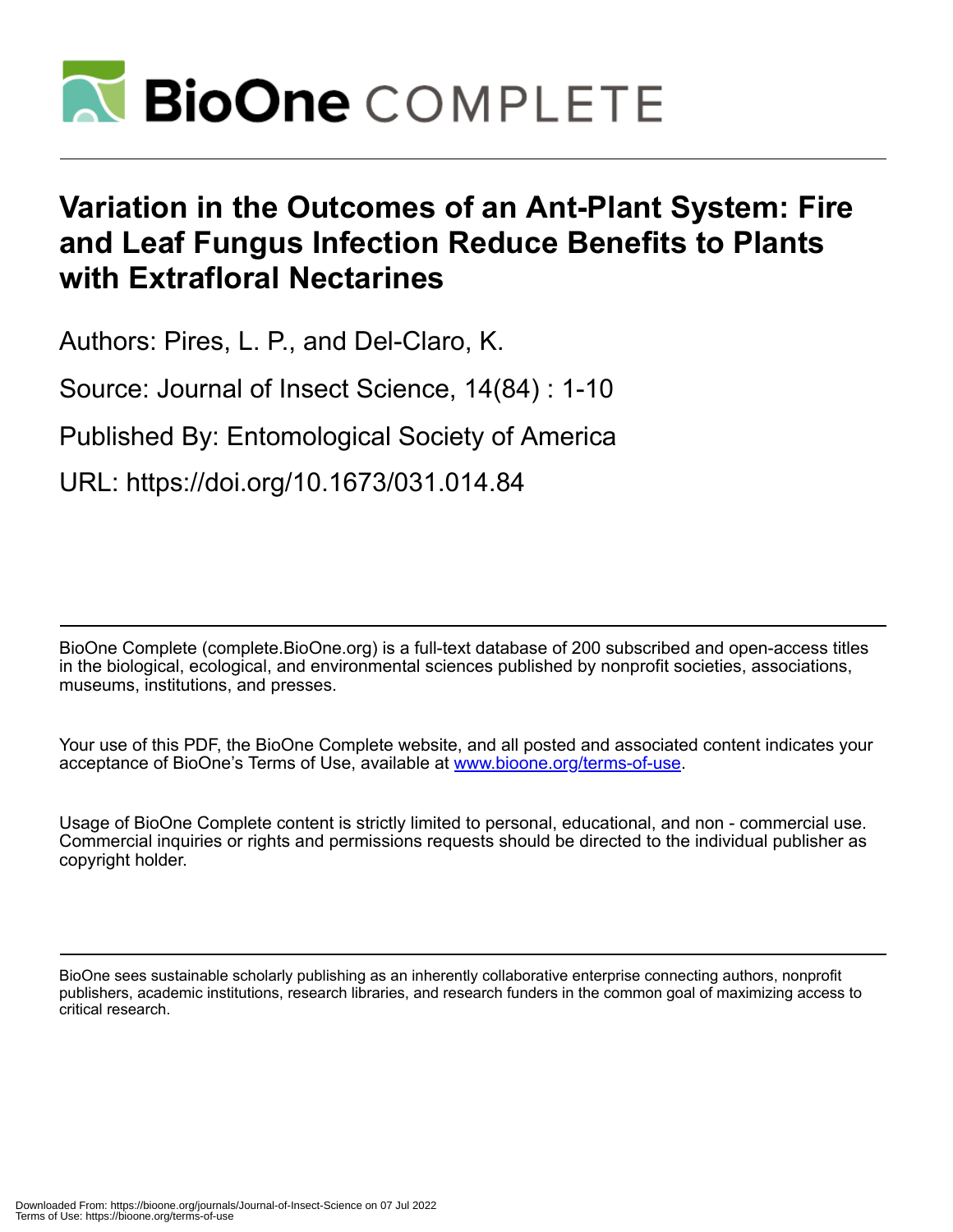

## **Variation in the outcomes of an ant-plant system: Fire and leaf fungus infection reduce benefits to plants with extrafloral nectaries**

L. P. Pires<sup>a</sup> and K. Del-Claro<sup>b\*</sup>

Universidade Federal de Uberlândia, Laboratório de Ecologia Comportamental e de Interação, Instituto de Biologia, MG, Brazil

## **Abstract**

Interactions between species are evolutionary malleable and may suffer changes in small timescales. Environmental disturbances, such as fire, can deeply affect species interactions, but how they influence the outcome of a mutualistic interaction has yet to be studied. In order to test the hypothesis that an environmental disturbance, in this case fire, may produce differences in the outcome of the association of ants with the extrafloral-nectaries-bearing plant *Qualea multiflora*  Mart. (Myrtales: Vochysiaceae), a previous study was replicated, but this time after fire incidence, at the same study site and with the same plant species. Eight ant species visited *Q. multiflora*, and the most abundant genera were *Crematogaster*, *Cephalotes*, and *Camponotus*. Herbivores were found in branches with and without ants with no statistical difference, but foliar herbivory was always higher in branchs where ants were absent. Leaves were infested by fungi, and fungi spots were higher in branches where ants were present. Compared to the previous study, it was clearly observed that ant benefits to *Q. multiflora* varied over time. The most common ant species still protected leaves against chewing herbivores, but a new kind of leaf damage appeared, namely fungi spots. Data also support that ants may be acting as vectors of fungi spores on plants, as ant visited branches had higher fungus incidence than non-visited branches. Fire is a major source of disturbance in tropical savannas, and we suggest that it can cause strong variation in the outcomes of interactions between ants and plants with extrafloral nectaries in the Brazilian tropical savanna.

**Keywords:** arthropods, cerrado, fungus, mutualism, *Qualea multiflora* **Correspondence:**<sup>a</sup> lpaulopires@yahoo.com.br, b delclaro@ufu.br, \*Corresponding author **Editor:** Nadir Erbilgin was editor of this paper. **Received:** 30 August 2012 **Accepted:** 16 November 2012 **Published:** 7 July 2014 **Copyright:** This is an open access paper. We use the Creative Commons Attribution 3.0 license that permits unrestricted use, provided that the paper is properly attributed. **ISSN:** 1536-2442 | Vol. 14, Number 84

#### **Cite this paper as:**

Pires LP, Del-Claro K. 2014. Variation in the outcomes of an ant-plant system: Fire and leaf fungus infection reduce benefits to plants with extrafloral nectaries. *Journal of Insect Science* 14(84). Available online: http://www.insectscience.org/14.84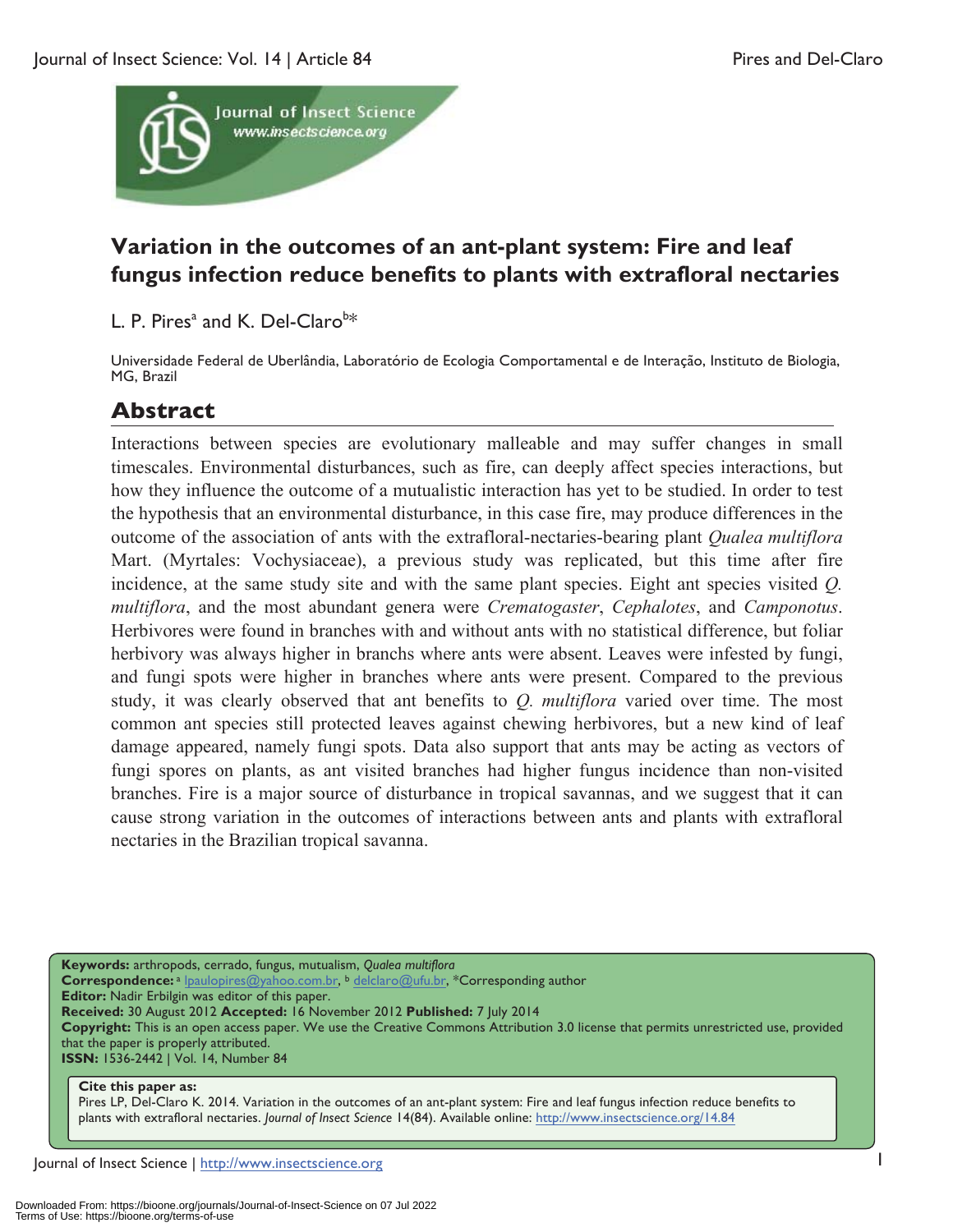## **Introduction**

In ant-plant interactions, plants offer resources such as shelter (domatia, dead stems) and/or food (exudates, food bodies) to ants, who in return may protect the plants against herbivores, which they may prey upon or drive away (Rico-Gray and Oliveira 2007). Extrafloral nectar (EFN) is the most common nutritional reward that plants offer to ants (Koptur 1992), increasing survivorship, growth and reproduction of associated ant colonies (Byk and Del-Claro 2011). EFNproducing glands have been present in Angiosperms since at least the Oligocene (Pemberton 1992), attracting ants that eat, molest, or drive away herbivores, thus reducing leaf area loss (Rutter and Rausher 2004) and/or increasing fruit (Nascimento and Del-Claro 2010) and seed production (Vesprini et al. 2003), with a positive impact on seed viability (Sobrinho et al. 2002).

However, the effectiveness of ant services to plants may vary from positive to negative. For example, Nahas et al. (2012) showed complementary effects of multiple predators resulting in benefits to a plant possessing EFNs. Some authors pointed out a few ant partners as parasites (Ness et al. 2006; Byk and Del-Claro 2010), and others failed to detect any benefit of the presence of ants to plants (Rashbrook et al. 1992; Mody and Lisenmair 2004). Lack of ant protection can be explained by (1) differences in ant-foraging behavior among habitats (Inouye and Taylor 1979), (2) variable susceptibility of distinct herbivore groups to ant predation (Ito and Higashi 1991), (3) differences in the deterring skills among species of visiting ants (Dejean et al. 2000; Byk and Del-Claro 2010; Nahas et al. 2012) or (4) difficulties in assessing seasonal variation and long-term outcomes in the ant-plant-herbivore interactions (O'Dowd and Catchpole 1983; Del-Claro and Oliveira 2000). In the latter case, although habitat disturbance, for example fire (Friese et al. 1997), is a cause of reduction in biodiversity (Bond et al. 2005), environmental disturbances influencing the outcome of plant-ant interactions have yet to be studied.

 Of the world's biomes, ant-plant interactions are most frequent in tropical habitats, occurring in the full range of habitats where trees are found, from savannah to dense forest. These interactions are particularly pervasive in cerrado (Brazilian tropical savannah) due to the high incidence of insect- and plant-derived exudates on foliage, which promote intense ant activity on vegetation (Oliveira and Freitas 2004). The cerrado biome of South America covers about 2 million  $km^2$ , representing ca. 22% of the Brazilian land surface, and is the most diverse tropical savanna in the world (Oliveira and Marquis 2002). Despite its great importance in area and diversity, few studies on interspecific associations have been conducted in cerrados (Oliveira and Marquis 2002; Del-Claro and Torezan-Silingardi 2009).

In 1996, researchers performed an antexclusion experiment in a preserved cerrado reserve protected from fire occurrence, having as a model the tree *Qualea multiflora* Mart. (Myrtales: Vochysiaceae), which has extrafloral nectaries. The results showed that ants provide benefits to the plants, significantly reducing leaf area loss and increasing fruit set production (Del-Claro et al. 1996). By the end of the dry season of 1999 (October) up to 2003, that cerrado reserve suffered incidental fire that completely burned the area in the dry season for three consecutive years (K. Del-Claro, personal observations). Because fire is such an important environmental factor in savannah vegetation (Bond et al. 2005), it may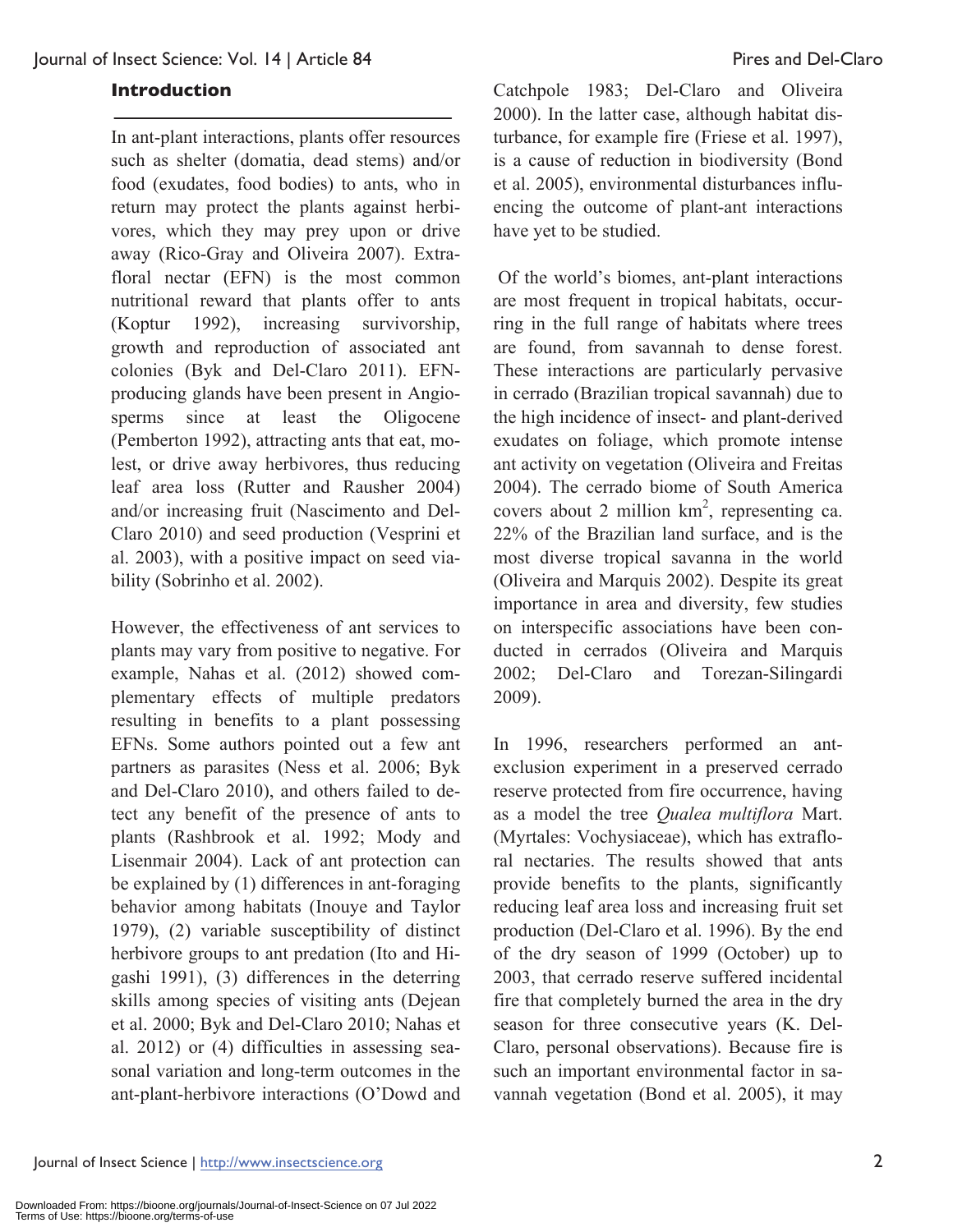influence the nature of tritrophic interactions between ants, herbivores, and plants with EFNs. Thus, our current study repeated the experiments of Del-Claro et al. (1996 in the same study site and with the same system after measures to stop fires were taken and the vegetation clearly recovered. The main aim of this study was to test the hypothesis that environmental disturbance, in this case fire, may produce significant differences in the outcomes (reduction of leaf area loss and fruit set production) of an ant-plant association.

## **Materials and Methods**

Field work was conducted from September 2008 to March 2009 in the cerrado *sensu stricto* (Oliveira-Filho and Ratter 2002) ecological reserve (400 ha) of Clube de Caça e Pesca Itororó de Uberlândia (CCPIU) – MG, Brazil (18°59'S; 48°18'W). Fishing and hunting activities in the area have been prohibited since 1984. Experiments took place at the same area in CCPIU where Del-Claro et al. (1996) established their field experiments. The regional climate is markedly seasonal with a dry winter (April to September) and a rainy summer (October to March) (for additional details about the study site see Réu, Del-Claro 2005).

*Qualea multiflora* is an arboreal, decidual tree (Vochysiaceae) that possesses paired EFNs in leaf bases and floral pedicels. This species is common in the study site, at a density of 73 individual per hectare (see Del-Claro et al. 1996 for a detailed review). In September of 2008, trees  $(N = 19)$  of *Q. multiflora* of similar size (about 2 m high; similar number of branches and general aspect; phenological state: all of them without leaves and resprouting) were tagged with small plastic bands. Four branches similar in size and phenology (with resprouting gems) were selected in each

plant. By the flip of a coin, two of these branches were designated as control and two as treatment. In control groups, branches did not receive any manipulation and ants had free access to them. In treatment groups, ants were all manually removed from the brances, and the intersection of the branch and the trunk was covered with a 3 cm large adhesive paper strap and a layer of sticky resin was applied over it (Tree Tanglefoot®) to prevent ants from climbing. All structures that could be used by ants as bridges to get access to these experimental branches were removed, and the integrity of the sticky barrier was checked weekly. To ensure that the sticky resin did not interfere with the results in control brances, the branch and trunk intersection was covered with a paper strap, and the resin was applied only on one side of the branch, allowing ants to climb freely.

In order to sample EFN-visiting ants and plant herbivores, branchs of both groups were checked fortnightly regarding number and species (or morpho species) of observed individuals. Voucher specimens were collected in non-experimental plants and deposited at the Museu de Biodiversidade do Cerrado of Universidade Federal de Uberlândia, Brazil.

Herbivory (leaf area loss) in the first month of experiments (September) was considered zero due to the fact that plants were resprouting and without leaves. It was checked again three and six months later. To determine mean herbivory per branch, data of nine leaves per branch were recorded, three from the most apical part, three from the middle, and three from the most basal part, near the intersection with the trunk. This procedure was done without leaf removal. Measurements of herbivory rates were assessed by placing leaves on a transparent grid (divided into millimeters). An index of herbivory from each leaf was calcu-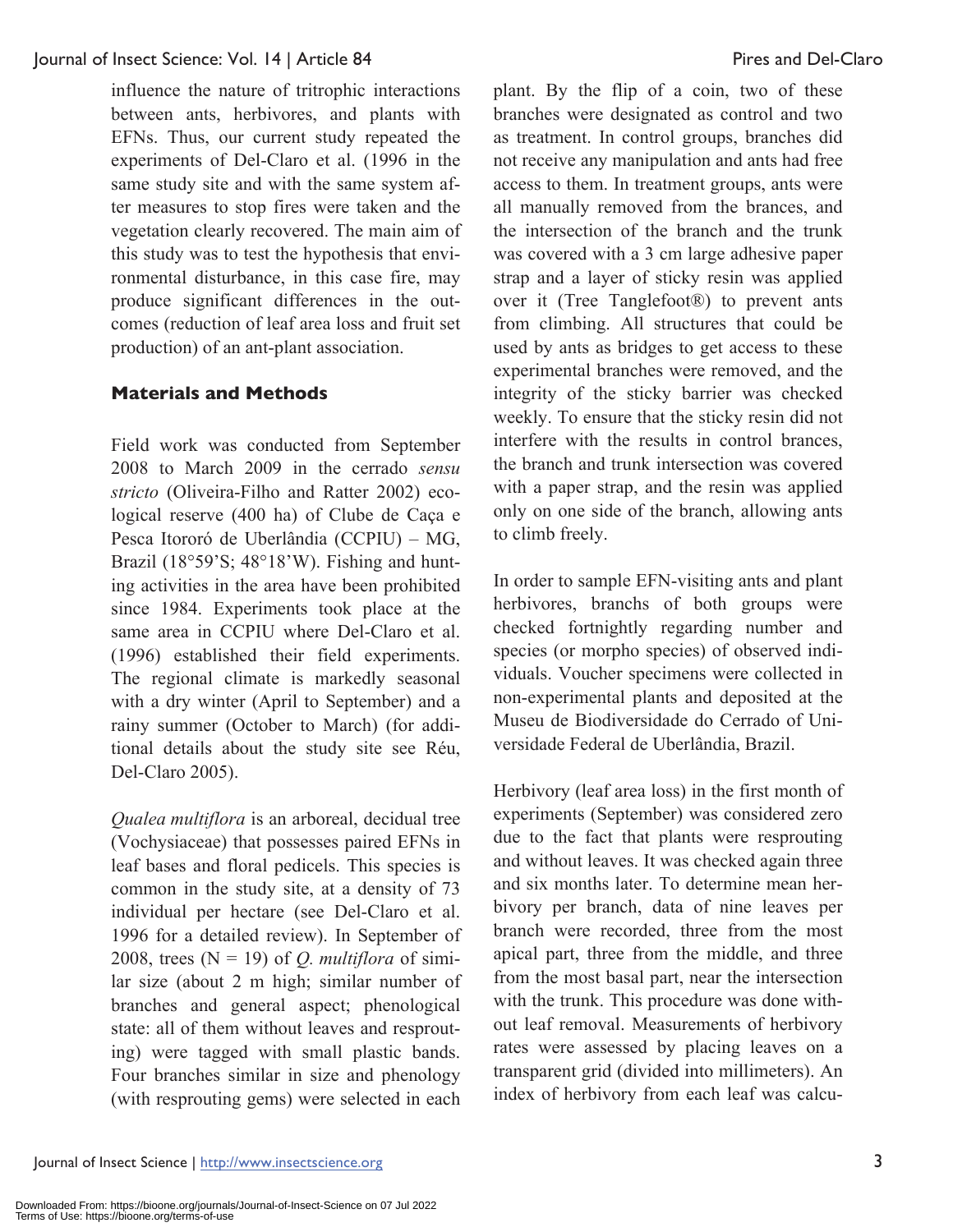lated as the proportion of points in the grid falling within damaged and undamaged areas of the leaf blade (e.g., Korndörfer and Del-Claro 2006). A new type of leaf area loss was observed during field data collection: leaf spot/blight fungus infection. This was also recorded. Additionally, the number of floral buds and fruits produced by each branch was counted.

The data on leaf herbivory per plant  $(\%)$  was arcsine converted to achieve normality, and a repeated measures ANOVA (with a post comparison Fishers' test) was performed to compare the mean percentage of herbivory between branches with and without ants over time (December and March). We used Mann-Whitney *U*-test to assess if the presence or absence of ants influenced the amount of herbivores in treatment and control branches. The Mann-Whitney *U*-test was also used to verify which of the groups (treatment or control) showed the higher percentages of foliar fungus spots. All statistical analyses were performed following Zar (1999).

## **Results**

A total of eight ant species visited the EFNs of experimental plants, with the predominance of *Crematogaster*, *Camponotus* and *Cephalotes* genera (Table 1). All ant species visited all control plants, and in several cases more than two distinct species could be found simultaneously in the same plant. There was no difference in the abundance of herbivores (chewing and/or sucking) in branches with  $(13.71 \pm 8.06; \overline{x} \pm \text{SE})$  and without  $(15.00 \pm$ 8.09;  $\bar{x} \pm$  SE) ants (*U* = 166; *P* = 0.879, Mann-Whitney *U*-Test). However, the foliar herbivory differed between branchs visited or not by ants  $(F_{1,17} = 654.924; P < 0.01$ , repeated measures ANOVA). Branches without ants showed a higher herbivory in both sample periods (Figure 1).

On the other hand, leaf fungus abundance was significantly higher  $(U = 113, P < 0.05)$ ; Mann-Whitney *U*-Test) in branches visited by ants (39.47  $\pm$  2.59;  $\bar{x} \pm$  SD) than in branches not visited by ants  $(32.28 \pm 2.205; \overline{x} \pm SD)$ . Plants produced few buds and flowers, and there was no difference in fruit production between control and treatment branches.

## **Discussion**

Interactions between species are evolutionary malleable and may suffer spatial-temporal changes even in small timescales in response to biotic and abiotic factors (Thompson 1999, 2012). Variations over time in meteorological and biotic (mainly species composition) conditions may directly influence the outcomes of ant-plant-herbivore sybranchs (e.g., Rosumek et al. 2009). The results of our study support these hypotheses. Despite the maintenance of ant protection against chewing herbivores (reducing leaf area loss) over time (e.g., Del-Claro et al. 1996), a new type of loss in photo-

| Table 1. Ant species visiting extrafloral nectaries of Qualea multiflora in the cerrado savanna vegetation of Uberlândia, MG, Brazil<br>(September 2008 up to March 2009). |                                        |                  |                                                                       |
|----------------------------------------------------------------------------------------------------------------------------------------------------------------------------|----------------------------------------|------------------|-----------------------------------------------------------------------|
| <b>SPECIES</b>                                                                                                                                                             |                                        | <b>ABUNDANCE</b> | <b>MEAN OF INDIVIDUALS PER PLANT</b><br>$\pm$ SD (STANDARD DEVIATION) |
| <b>Ectatomminae</b>                                                                                                                                                        | Ectatomma tuberculatum (Olivier, 1792) |                  | $0.80 \pm 1.85$                                                       |
| <b>Formicinae</b>                                                                                                                                                          | Camponotus crassus (Mayr, 1862)        | 73               | $7.30 \pm 16.16$                                                      |
|                                                                                                                                                                            | C. leydigi (Forel, 1886)               | 36               | $3.60 \pm 8.40$                                                       |
| <b>Myrmicinae</b>                                                                                                                                                          | Cephallotes pusillus (Klug, 1824)      | 84               | $4.42 \pm 9.78$                                                       |
|                                                                                                                                                                            | Crematogaster sp. 1                    | 469              | $16.90 \pm 51.18$                                                     |
|                                                                                                                                                                            | Crematogaster sp. 2                    |                  | $0.60 \pm 1.85$                                                       |
| <b>Ponerinae</b>                                                                                                                                                           | Pachycondila villosa (Fabricius, 1804) |                  | $0.40 \pm 0.94$                                                       |
| <b>Pseudomyrmicinae</b> <i>Pseudomyrmex gracillis</i> (Fabricius, 1804)                                                                                                    |                                        |                  | $0.30 \pm 0.73$                                                       |
| Total                                                                                                                                                                      |                                        | 383              | $20 \pm 16$                                                           |

Journal of Insect Science | http://www.insectscience.org 4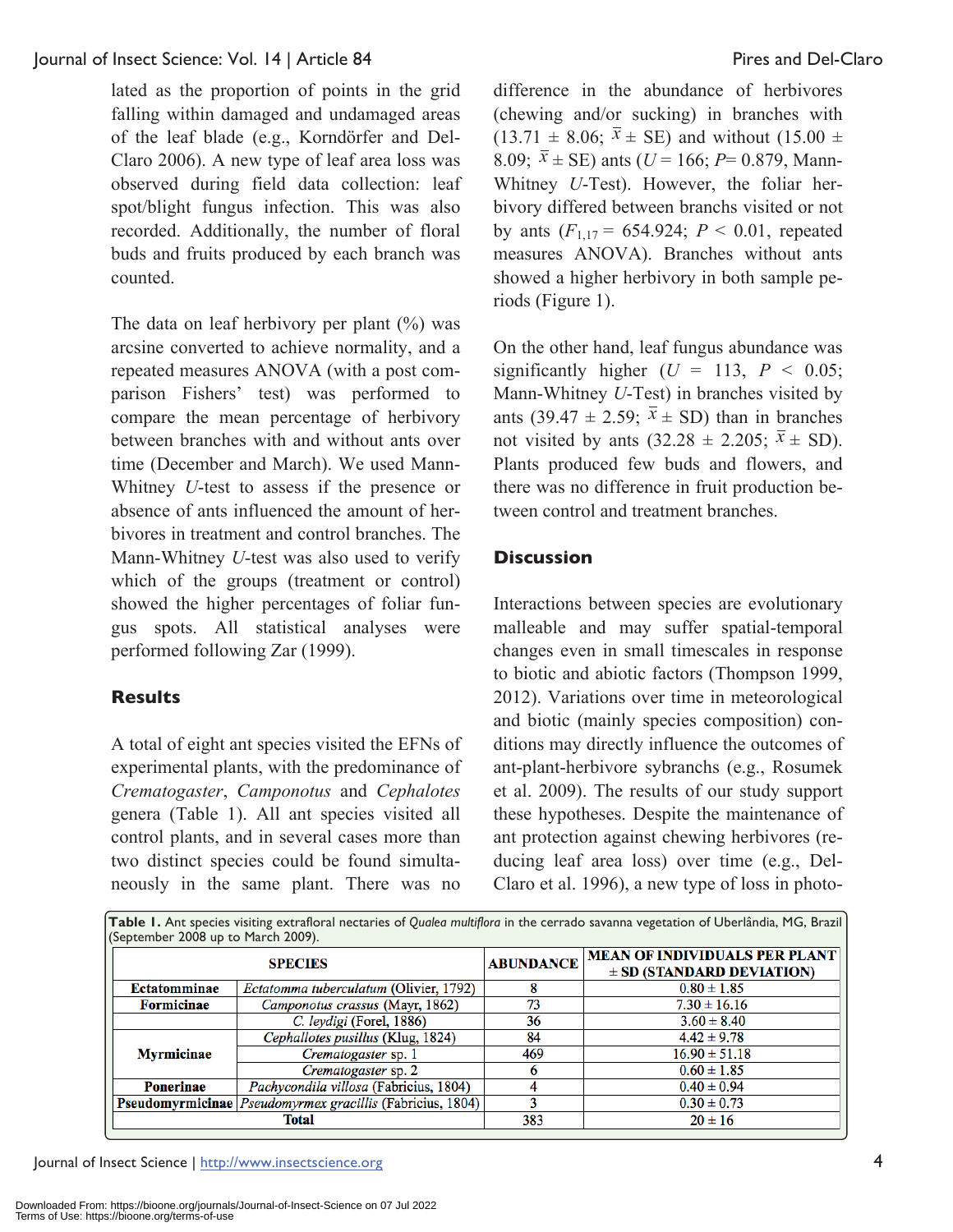



synthetic leaf area appeared after fire occurrence: fungul infection, spots that covered, in some cases, almost the whole leaf (>90% of leaf area). It is important to say that one cannot assert that fungus occurrence was caused by fire, it just appeared after it. Why did this fungus emerge only after fire? Very little is known about the effects of fire on endophytic and parasitic fungi biota (see McMullan-Fischer et al. 2011 for a review), but some authors suggest that there may be an increase in fungi diversity and abundance following stress caused by fire (Friese et al. 1997), as symbiotic mycorrhizal fungi occurs in orchid species in Australia (Brundrett 2007, 2009).

In the *Q. multiflora* case, one might ask if visiting ants are directly associated to the spread of leaf fungus infection. It could be considered as a negative collateral effect of a mutualistic association. Data showed that branches visted by ants (control) were more infested with fungi than ant-excluded branchs. There are no published studies showing a direct influence of fire on fungul infection in plant leaves. This fungus could be an opportunistic infection transmitted by air (Levetin and Dorsey 2006), the visit of some undetected sucking bug (Stout et al. 2006), or it can also have ants as a vector (Hölldobler and Wilson 1990). However, this hypothesis requires further investigation.

Abiotic factors, including light and nutrient level, are influenced by fire occurrence in the Brazilian tropical savanna and can modify the outcome of ant-plant interactions (Kersch and Fonseca 2005; Del-Claro and Marquis 2012). Fire can be associated with reduction in fruit production in *Q. multiflora* trees. In cerrado, fire destroys mainly the apical meristem of trees, altering plant architecture and soil quality (Kauffman et al. 1994; Bond and Midgley 2001). These factors isolated or in combination can be responsible for the reduction in bud, flower, and fruit production in the plants (Kaufmann et al. 1994; Medeiros and Miranda 2008), which prevented an investigation of the effects of ants on plant fitness, as previously observed (Del-Claro et al. 1996). Additionally, the successive occurrence of fire between the years of 1999 and 2003 may have amplified the negative effects in this ant-plant interaction. Fire can reduce both ant biomass and diversity, potentially reducing the ants' protective effect on plants (Langevelde et al. 2003). However, neither ant diversity nor abundance reduction was observed after dis-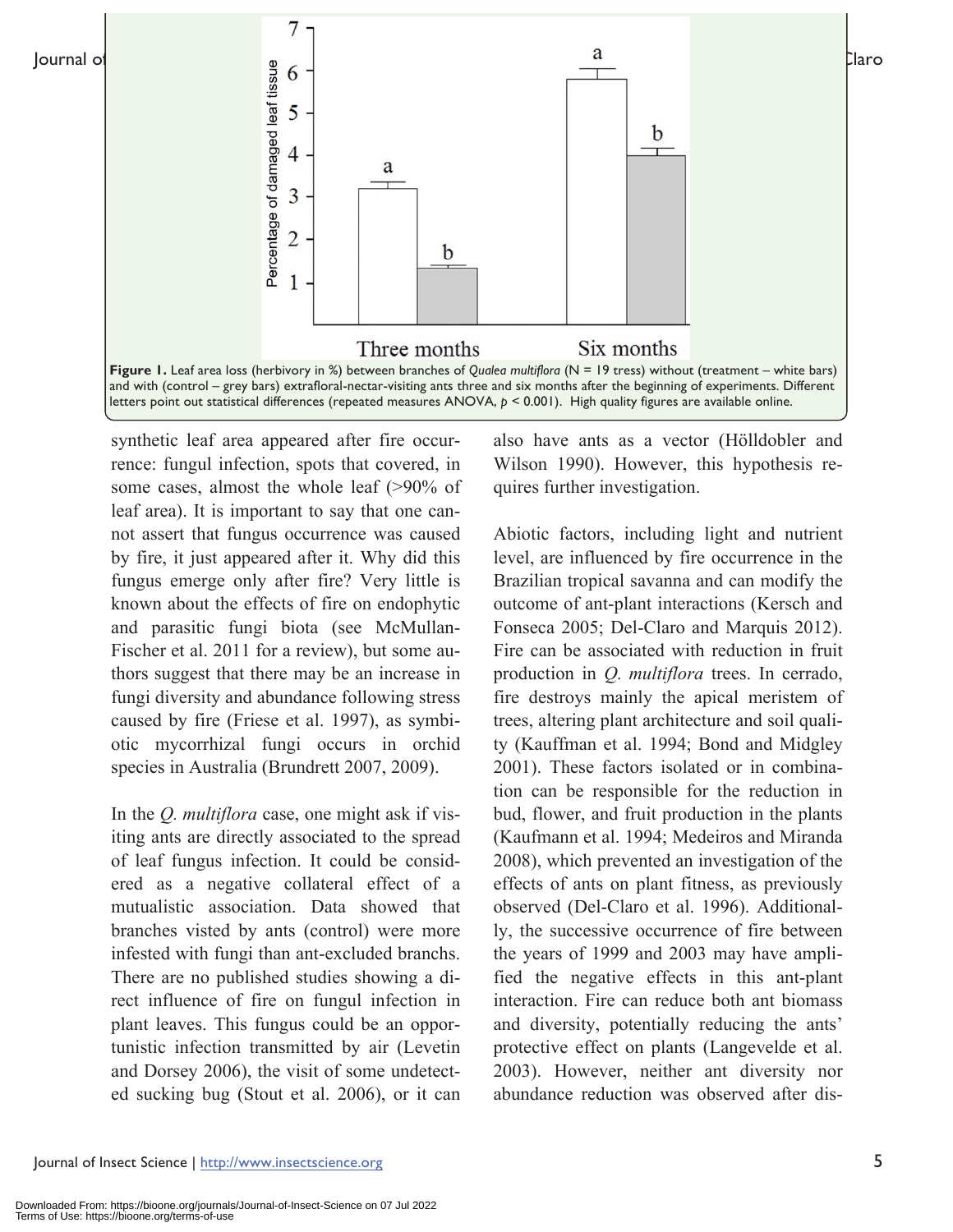turbance caused by fire. Ant species visiting *Q. multiflora* varied in abundance and diversity when comparing our data with that from Del-Claro et al. (1996). However, the common species associated with EFNs in cerrado, such as *Camponotus*, *Ectatomma*, *Cephalotes*, and *Crematogaster*, were the same as previously observed and remained actively visiting *Q. multiflora* trees even after fire. Other studies demonstrated that these ants have also remained active in other plants in the same study site (e.g., Byk and Del-Claro 2010). Nests sheltered in thick trunks and roots can survive fire occurrence and quickly produce satellite nests in dead branchs of neighboring plants in Brazilian cerrado (Yamamoto and Del-Claro 2008; Knoechelmann and Morais 2008).

A major fire-coping strategy among Cerrado woody plants is vigorous resprouting after fire (Vieira et al. 1996; Otterstrom and Schwartz 2006). Following resprouting, cerrado plants are especially attractive to herbivores, not only due to the presence of softer tissues that have higher nitrogen content (e.g., Vieira et al. 1996), but also due to the fact that there are fewer food options for herbivores (Price 1991). In the cerrado, young leaves of plants with EFNs will produce more nectar than old ones (Korndörfer and Del-Claro 1996). Thus, more nectar and more herbivores will also attract more ants to the plants, considering that the majority of ant partners on EFN-plants in cerrado are omnivorous, feeding primarily on meat (live arthropod prey) and nectar (e.g., Del-Claro and Oliveira 1993; Moreira and Del-Claro 2005; Sendoya et al. 2009). Thus, one can suppose that visiting ants are especially important as a biotic defense for plants with EFNs after fire occurrence.,

Another important difference between this study and that of Del-Claro et al. (1996) is

that following the fungul infection, which reduced the leaf area available to herbivores by almost 40%, no difference in herbivore abundance was observed between control and antexcluded branchs. Microorganisms that infest plants, such as fungi, can deeply mediate herbivore-host plant interactions (Fisher et al. 1986; Bergelson and Lawton 1988). Endophytic fungi infection can negatively affect the performance and survival of herbivores on host plants (Hammon and Faeth 1992). Fungal infection may also promote physical and nutritional changes in plant tissues, mainly by the production of mycotoxins (Strongman et al. 1990), which make leaves less attractive to herbivores (e.g., Cheplick and Clay 1988). Futhermore, Oki et al. (2009) demonstrated that fungal infection is higher in older leaves, which may be an explanation for the nonsignificant slight increase in herbivory during the study period, since herbivores may avoid infected leaves. Thus, one might suspect that in continuance of fungul infection, the diversity of associated fauna to *Q. multiflora* tress will be reduced.

Ecological forces promote changes in the outcomes of mutualistic interactions, so that they may become conditional mutualisms (Del-Claro 2004). Environmental disturbances are examples of such forces and they can deeply affect community structure and species interactions in many ways (e.g., cascade effects) (Marquis 2005). Fire is a major source of disturbance in tropical savannas (Oliveira and Marquis 2002, and references therein), and the data obtained in this study suggest that it can cause variation in the association of of ants and EFN-bearing plants in the Brazilian tropical savanna.

## **Acknowledgments**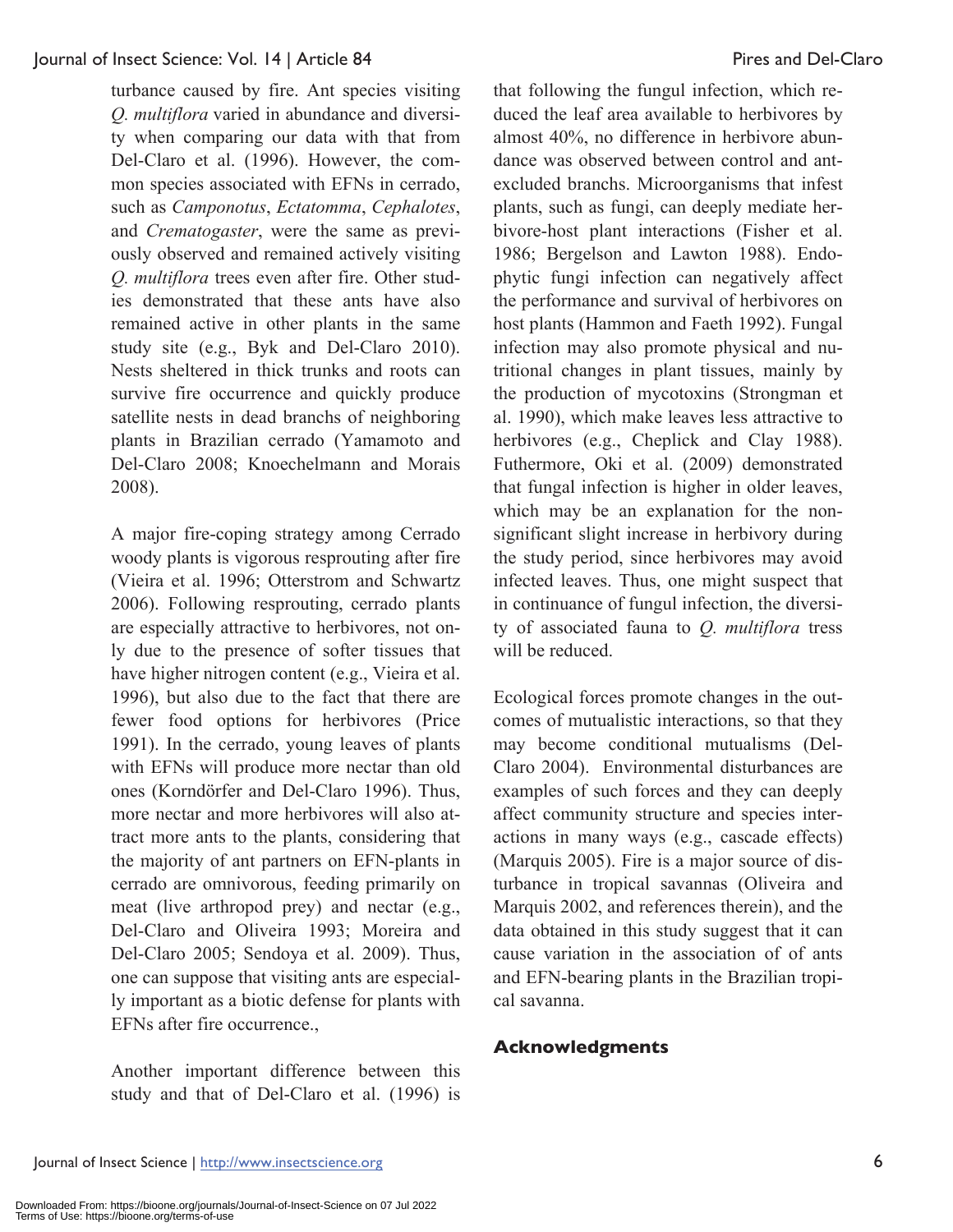The authors would like to thank Vanessa S. S. Moreira, Jean C. Santos, and one anonymous reviewer for enlightening comments on earlier versions of the manuscript. L. Paulo Pires would like to thank Diego P. C. Teodoro for the valuable assistance during field work. L. Paulo Pires acknowledges Universidade Federal de Uberlândia (UFU) and Fapemig for financial support to conduct this work. K. Del-Claro thanks CNPq (472046/2011-0; 473055/2012-0; 301248/2009-5) and CAPES for research grants.

## **References**

Bergelson JM, Lawton JH. 1988. Does foliar damage influence predation on the insect herbivores of birch? *Ecology* 69: 434-445.

Bond WJ, Midgley JJ. 2001. Ecology of sprouting in woody plants: the persistence niche. *Trends in Ecology and Evolution* 16: 45-51.

Bond WJ, Woodward FI, Midgley GF. 2005. The global distribution of ecosystems in a world without fire. *New Phytochemistry* 165: 525-538.

Brundrett MC. 2007. Scientific approaches to Australian temperate terrestrial orchid conservation. *Australian Journal of Botany* 55: 293-307.

Brundrett MC. 2009. Mycorrhizal associations and other means of nutrition of vascular plants: understanding the global diversity of host plants by resolving conflicting information and developing reliable means of diagnosis. *Plant Soil* 320: 37-77.

Byk J, Del-Claro K. 2010. Nectar- and pollengathering *Cephalotes* ants provide no protection against herbivory: a new

manipulative experiment to test ant protective capabilities*. Acta Ethologica* 13: 33-38.

Byk J, Del-Claro K. 2011. Ant-plant interaction in the Neotropical savanna: direct beneficial effects of extrafloral nectar on ant colony fitness. *Population Ecology* 53: 327- 332.

Cheplick GP, Clay K. 1988. Acquired chemical defences of grasses: the role of fungal endophytes. *Oikos* 52: 309-318.

Dejean A, Orivel J, Durand JL, Ngnegueu PR, Bourgoin T, Gibernau M. 2000. Interference between ant species distribution in different habitats and the density of a maize pest. *Sociobiology* 35: 175-189.

Del-Claro K. 2004. Mulitrophic relationships, conditional mutualisms, and the study of interaction biodiversity in tropical savannas. *Neotropical Entomology* 33: 665-672.

Del-Claro K, Berto V, Réu W. 1996. Effect of herbivore deterrence by ants on the fruit set of an extrafloral nectary plant, *Qualea multiflora*  (Vochysiaceae). *Journal of Tropical Ecology* 12: 887-892.

Del-Claro K, Oliveira PS. 2000. Conditional outcomes in a neotropical treehopper-ant association: temporal and species-specific variation in ant protection and homopteran fecundity. *Oecologia* 124: 156-165.

Del-Claro K, Torezan-Silingardi HM. 2009. Insect-plant interactions: new pathways to a better comprehension of ecological communities in neotropical savannas. *Neotropical Entomology* 38: 159-164.

Fisher PJ, Anson AE, Petrini O. 1986. Fungal endophytes in *Ulex europaeus* and *Ulex galli*.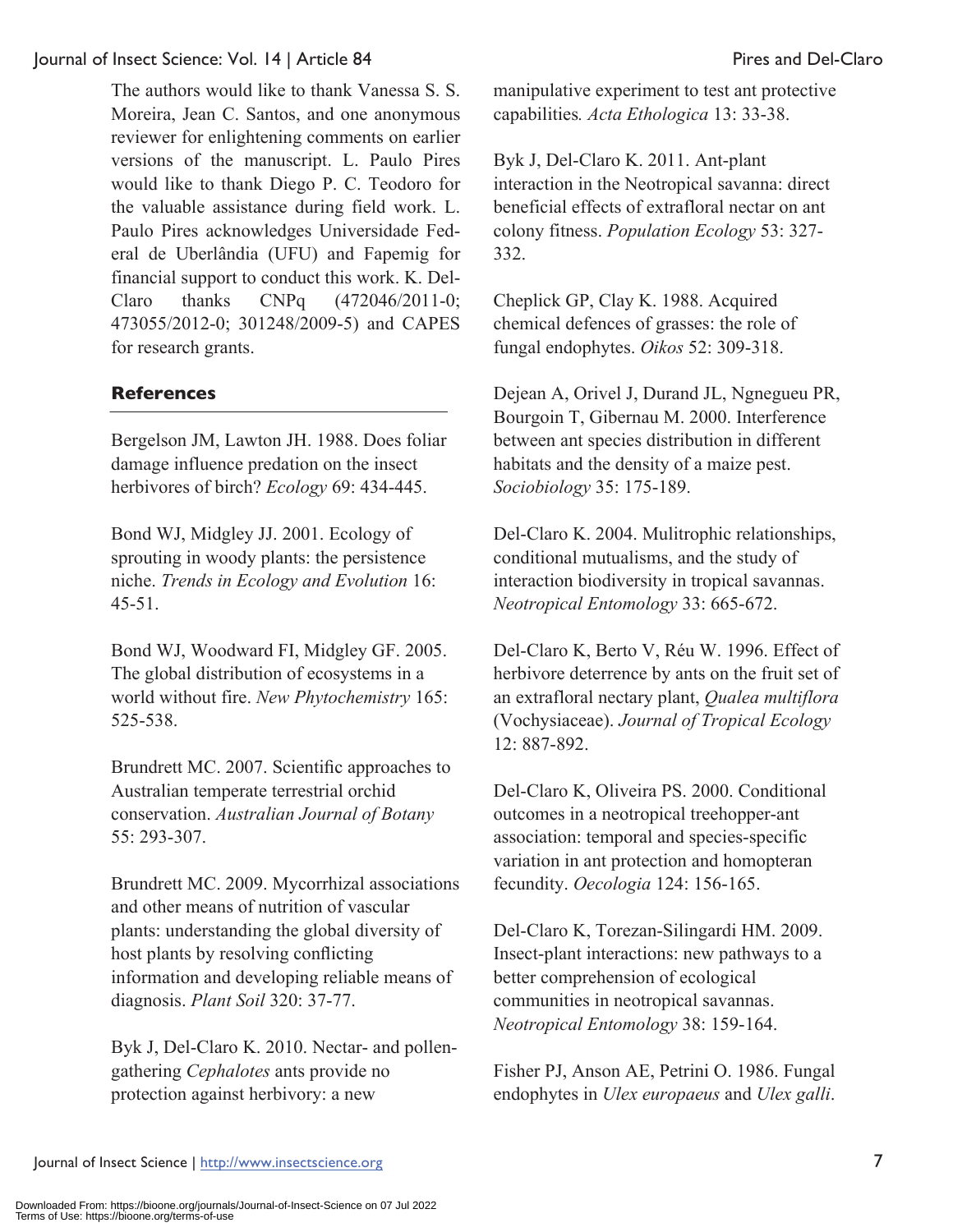*Transactions of the British Mycological Society* 86: 153-156.

Friese C, Morris S, Allen M. 1997. Disturbance in natural ecosystems: scaling from fungal diversity to ecosystem functioning. In: Wicklow D, Söderström BE, Editors. pp. 47-63. *The mycota: a comprehensive treatise on fungi as experimental systems for basic and applied research*. Springer-Verlag.

Hammon KE, Faeth SH. 1992. Ecology of plant herbivore communities: a fungal component? *Natural Toxins* 1: 197-208.

Hölldobler B, Wilson EO. 1990. The ants. Harvard University Press.

Inouye DW, Taylor OR. 1979. A temperate region plant–ant–seed predator system: consequences of extrafloral nectar secretion by *Helianthella quinquinervis*. *Ecology* 60: 1- 7.

Ito F, Higashi S. 1991. A linear dominance hierarchy regulating reproduction and polyethism of the queenless ant *Pachycondyla sublaevis. Naturwissenschaften* 78: 80-82.

Kauffman JB, Cummings DL, Ward DE. 1994. Relationships of fire, biomass and nutrient dynamics along a vegetation gradient in the Brazilian cerrado. *Journal of Ecology* 82: 519-531.

Kersch MF, Fonseca CR. 2005. Abiotic factors and the conditional outcome of an ant– plant mutualism. *Ecology* 86: 2117-2126.

Knoechelmann CM, Morais HC. 2008. Visitas de formigas (Hymenoptera, Formicidae) a nectários extraflorais de *Stryphnodendron adstringens* (Mart.) Cov. (Fabaceae,

Mimosoidae) em uma área de cerrado frequentemente queimada. *Revista Brasileira de Zoologia* 10: 35-40.

Koptur S. 1992. Extrafloral nectar-mediated interactions between insects and plants. In: Bernays E, Editor. pp. 81–129 *Insect–plant interactions*. CRC Press.

Korndörfer AP, Del-Claro K. 2006. Ant defense versus induced defense in *Lafoensia pacari* (Lythraceae), a myrmecophilous tree of the Brazilian cerrado. *Biotropica* 38: 786- 788.

Langevelde FV, Vijver CADMV, Kumar L, Koppel JV, Ridder N, Andel JV, Skidmore AK, Hearne JW, Stroosnijder L, Bond WJ, Prins HHT, Rietkerk M. 2003. Effects of fire and herbivory on the stability of savanna ecosystems. *Ecology* 84: 3337-3350.

Levetin E, Dorsey K. 2006. Contribution of leaf surface fungi to the air spora. *Aerobiologia* 22: 3-12.

Marquis RJ. 2005. Herbivore impacts on tropical plant diversity. In: Burslem D, Pinard M, Hartley S, Editors. pp. 328–346. *Biotic interactions in the tropics*. Cambridge University Press.

McMullan-Fisher SJM, May TW, Robinson RM, Bell TL, Lebel T, Catcheside P, York AK. 2011. Fungi and fire in Australian ecosystems: a review of current knowledge, management implications and future directions. *Australian Journal of Botany* 59: 70-90.

Medeiros MB, Miranda HS. 2008. Post-fire resprouting and mortality in cerrado woody plant species over a three-year period. *Edinburgh Journal of Botany* 65: 53-68.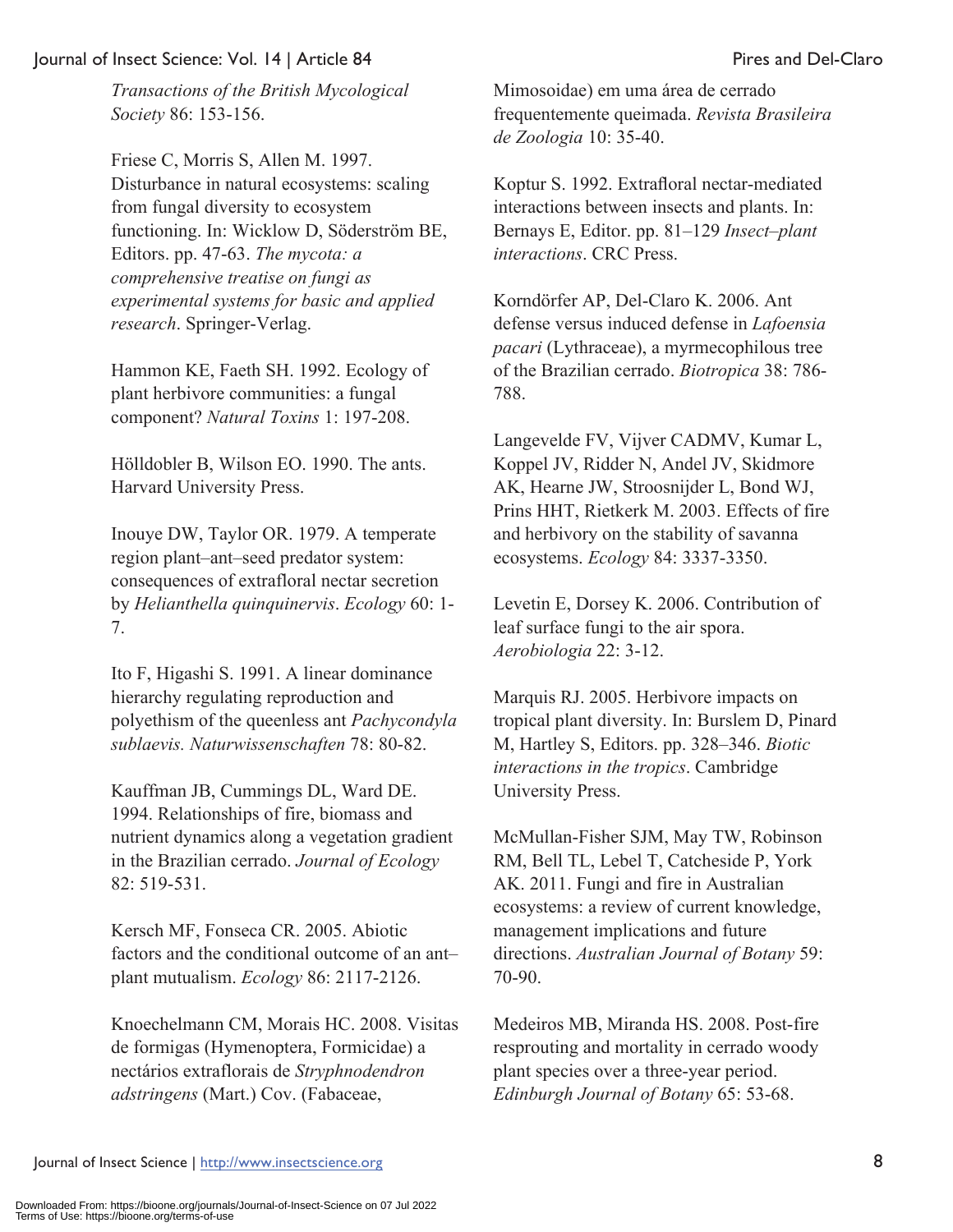Mody K, Linsenmair E. 2004. Plant-attracted ants affect arthropod community structure but not necessarily herbivory. *Ecological Entomology* 29: 217-225.

Moreira VS, Del-Claro K. 2005. The outcomes of an ant-treehopper association on *Solanum lycocarpum*: increased membracid fecundity and reduced damage by chewing herbivores. *Neotropical Entomology* 34: 881- 887.

Nahas L, Gonzaga MO, Del-Claro K. 2012. Emergent impacts of ant and spider interactions: herbivory reduction in a tropical savanna tree. *Biotropica* 44(4): 498-505.

Nascimento EA, Del-Claro K. 2010. Ant visitation to extrafloral nectaries decreases herbivory and increases fruit set in *Chamaecrista debilis* (Fabaceae) in a neotropical savanna*. Flora* 205: 754-756.

Ness JH, Morris WF, Bronstein JL. 2006. Variation in mutualistic potential among ant species tending extrafloral nectaries of *Ferocactus wislizeni*. *Ecology* 87: 912-921.

O'Dowd DJ, Catchpole EA. 1983. Ants and extrafloral nectaries: no evidence for plant protection in *Helichrysum* spp.–ant interactions. *Oecologia* 59: 191–200.

Oki Y, Soares N, Belmiro MS, Júnior AC, Fernandes GW. 2009. Influências dos fungos endofíticos sobre os herbívoros de *Baccharis dracunculifolia* (Asteraceae). *Neotropical Biology and Conservation* 4: 83-88.

Oliveira PS, Freitas AVL. 2004. Ant-plantherbivore interactions in the neotropical Cerrado savanna. *Naturwissenschaften* 91: 557-570.

Oliveira PS, Marquis RJ. 2002. The cerrados of Brazil: ecology and natural history of a Neotropical savanna. Columbia University Press.

Oliveira-Filho AT, Ratter JA. 2002. Vegetation physiognomies and woody flora of the cerrado biome. In: Oliveira PS, Marquis RJ, Editors. pp. 91–120. *The cerrados of Brazil: Ecology and natural history of a Neotropical savanna*. Columbia University Press.

Otterstrom SM, Schwartz MW. 2006. Responses to fire selected tropical dry forest trees. *Biotropica* 38: 592–598.

Pemberton RW. 1992. Fossil extrafloral nectaries, evidence for the ant-guard antiherbivore defense in an oligocene *Populus*. *American Journal of Botany* 79: 1242-1246.

Price PW. 1991. The plant vigor hypothesis and herbivore attack. *Oikos* 62: 244-251.

Rashbrook VK, Compton SG, Lawton JH. 1992. Ant–herbivore interactions: reasons for the absence of benefits to a fern with foliar nectaries. *Ecology* 73: 2167-2174.

Réu WF, Del-Claro K. 2005. Natural history and biology of *Chlamisus minax* Lacordaire (Chrysomelidae: Chlamisinae). *Neotropical Entomology* 34: 357-362.

Rico-Gray V, Oliveira PS. 2007. *The ecology and evolution of ant-plant interactions*. University of Chicago Press.

Rosumek FB, Silveira FAO, Neves FS, Barbosa NP, Diniz L, Oki Y, Pezzini F, Fernandes GW, Cornelissen T. 2009. Ants on